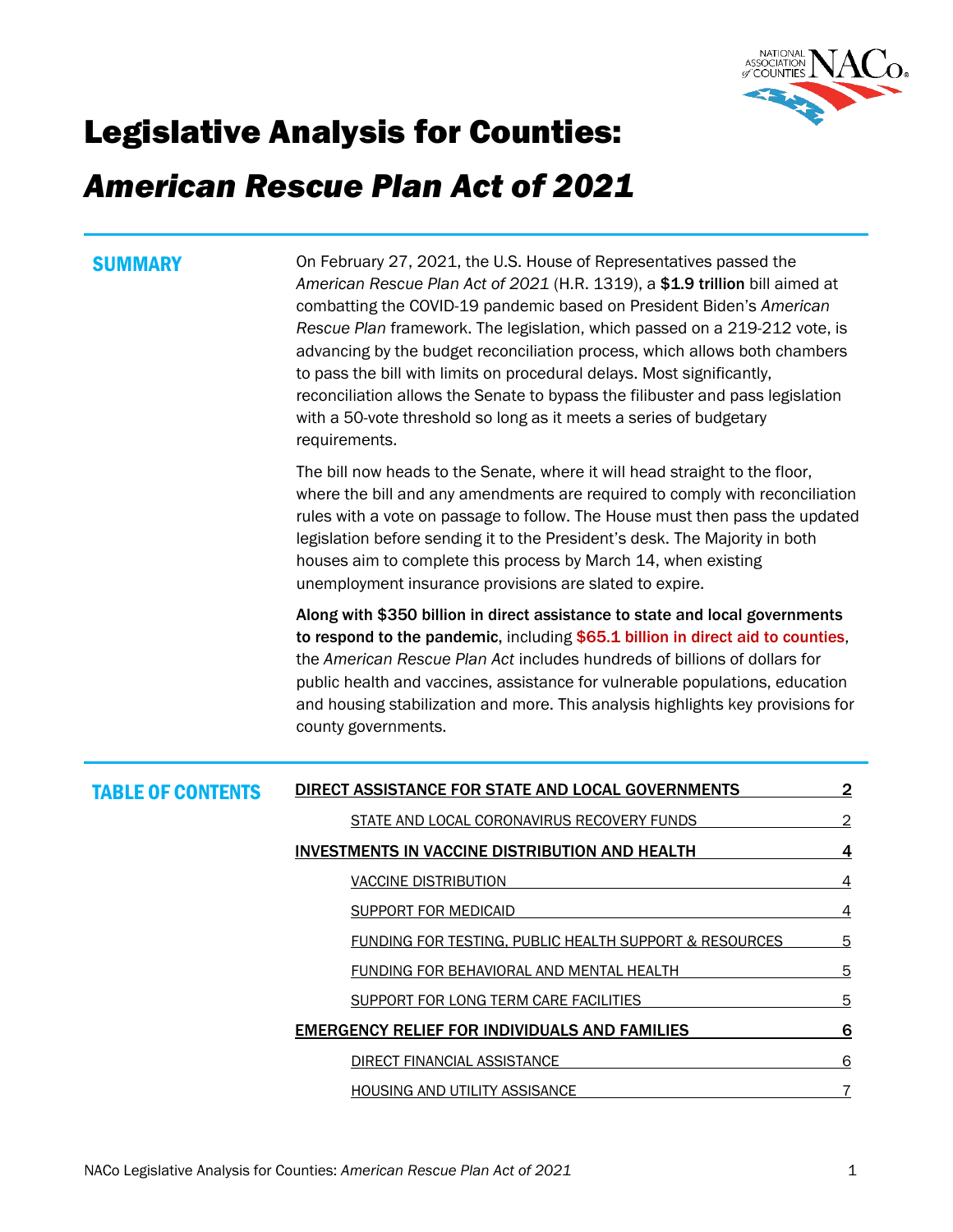| FOOD AND NUTRITION ASSISTANCE                              |    |
|------------------------------------------------------------|----|
| SUPPORTS FOR WORKERS AND EMPLOYERS                         | 8  |
| AGING SERVICES                                             | 9  |
| <b>ECONOMIC ASSISTANCE FOR BUSINESSES AND COMMUNITIES</b>  | 9  |
| EDUCATION AND CHILD CARE STABILIZATION                     | 9  |
| SUPPORTS FOR SMALL BUSINESSES AND ECONOMIC DEVELOPMENT     | 10 |
| <b>SUPPORT FOR TRANSPORTATION &amp; EMERGENCY RESPONSE</b> | 10 |
| <b>FUNDING FOR TRANSPORTATION</b>                          | 10 |
| FEDERAL EMERGENCY MANAGEMENT AGENCY (FEMA) RESOURCES       | 11 |
| <b>NACO GOVERNMENT AFFAIRS DIRECTORY</b>                   | 12 |

## <span id="page-1-0"></span>DIRECT ASSISTANCE FOR STATE AND LOCAL GOVERNMENTS

## <span id="page-1-1"></span>STATE AND LOCAL **CORONAVIRUS** RECOVERY FUNDS

Would provide \$350 billion to help states, counties, cities and tribal governments cover increased expenditures, replenish lost revenue and mitigate economic harm from the COVID-19 pandemic. *For more information on the importance of these funds to counties and tools to advocate for this historic investment, visit NACo's resource hub.* 

### Distribution formula:

Of the total \$350 billion, 60 percent would be allocated to states and 40 percent to local governments. The distribution formula is as follows:

- States and District of Columbia: \$195.3 billion
	- $\circ$  \$25.5 billion would be equally divided to provide each state a minimum of \$500 million.
	- o \$169 billion would be allocated based on the states' share of unemployed workers over a three-month period from October-December 2020.
	- o \$1.25 billion in additional aid for the District of Columbia.
- Local governments: \$130.2 billion divided evenly between noncounty municipalities and counties.
	- \$65.1 billion in direct federal aid to counties based on the county share of the U.S. population. Counties that are Community Development Block Grant (CDBG) recipients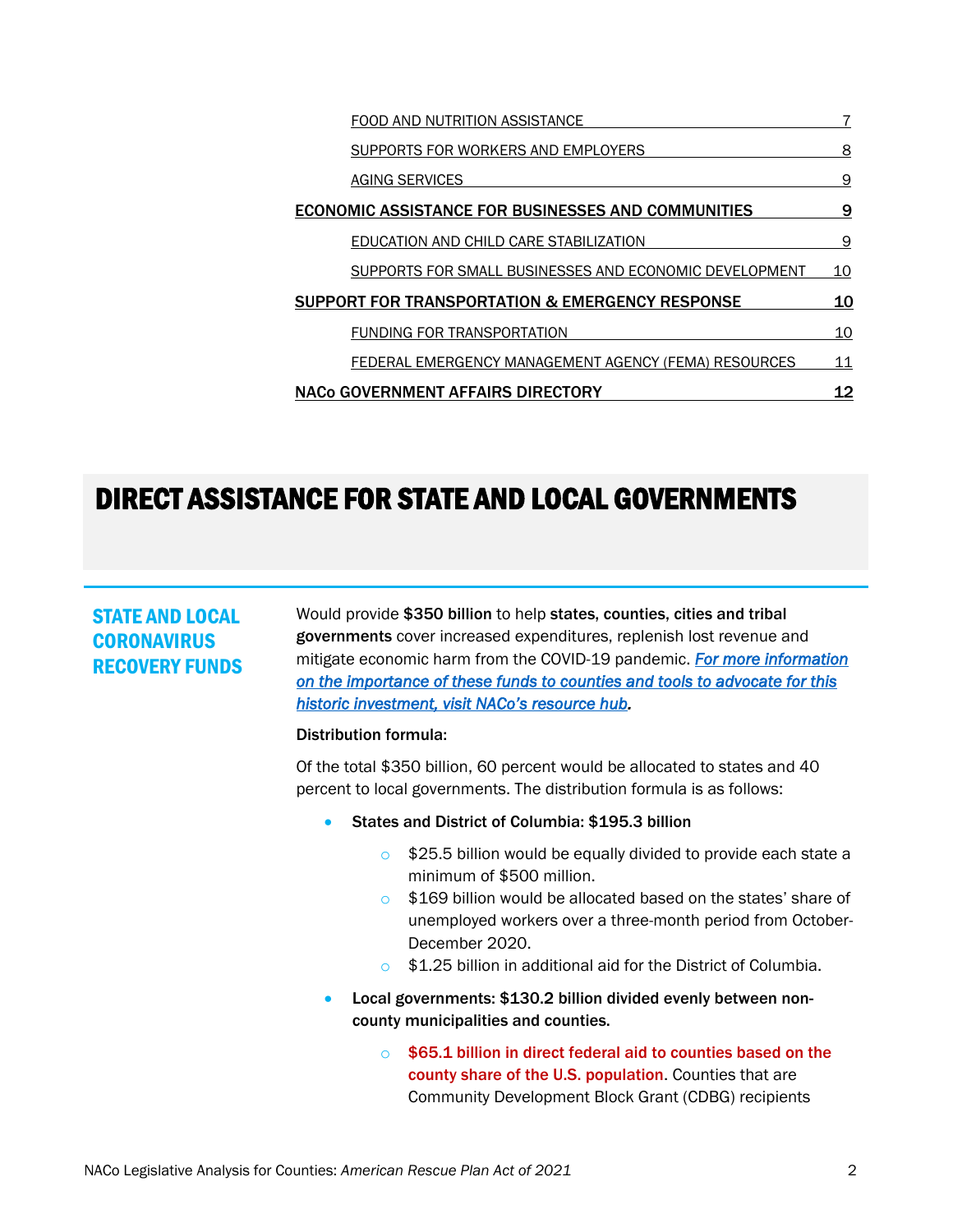(urban entitlement counties) will receive whichever is larger, the population-based share or the share under a modified CDBG allocation formula. *Click here to find your county's estimated allocation.*

- $\circ$  \$65.1 billion to cities and other non-county municipalities.
	- **With populations of at least 50,000: \$45.57 billion in** direct federal aid for municipalities using a modified CDBG formula.
	- *With populations below 50,000:* \$19.53 billion based on each jurisdiction's percentage of the state's population, not exceeding 75 percent of its most recent budget as of January 27, 2020. This aid is distributed through the states.
- U.S. Territories: \$4.5 billion
- Tribal governments: \$20 billion

### Allowable Uses for Recovery Funds:

- 1. Respond to or mitigate the public health emergency with respect to the COVID-19 emergency or its negative economic impacts,
- 2. Cover costs incurred as a result of the COVID-19 emergency,
- 3. Replace revenue that was lost, delayed or decreased as determined based on projections of the government as of January 27, 2020, as a result of the COVID-19 emergency, or
- 4. Address negative economic impacts of the COVID-19 disease.

### Program Administration:

The U.S. Department of Treasury would oversee and administer these payments to state and local governments, including performing auditing and monitoring through its Office of Inspector General.

- Every county would be eligible to receive a direct allocation from Treasury, and NACo will work with Treasury to create clarity and certainty for counties as this fund is implemented.
- While details from Treasury are forthcoming if the bill becomes law, the bill states that in order to receive these dollars, a county must complete and send a certification document to the U.S. Treasury. Once an eligible entity provides a certification on the use or needs of funds to the U.S. Treasury, the agency is required to make the payment within 60 days.
- These funds are available until expended by the recipient—there is no deadline.
- Counties may transfer funds to certain private nonprofits or a public benefit corporation involved in the transportation or passengers or cargo or special purpose unit of state or local government.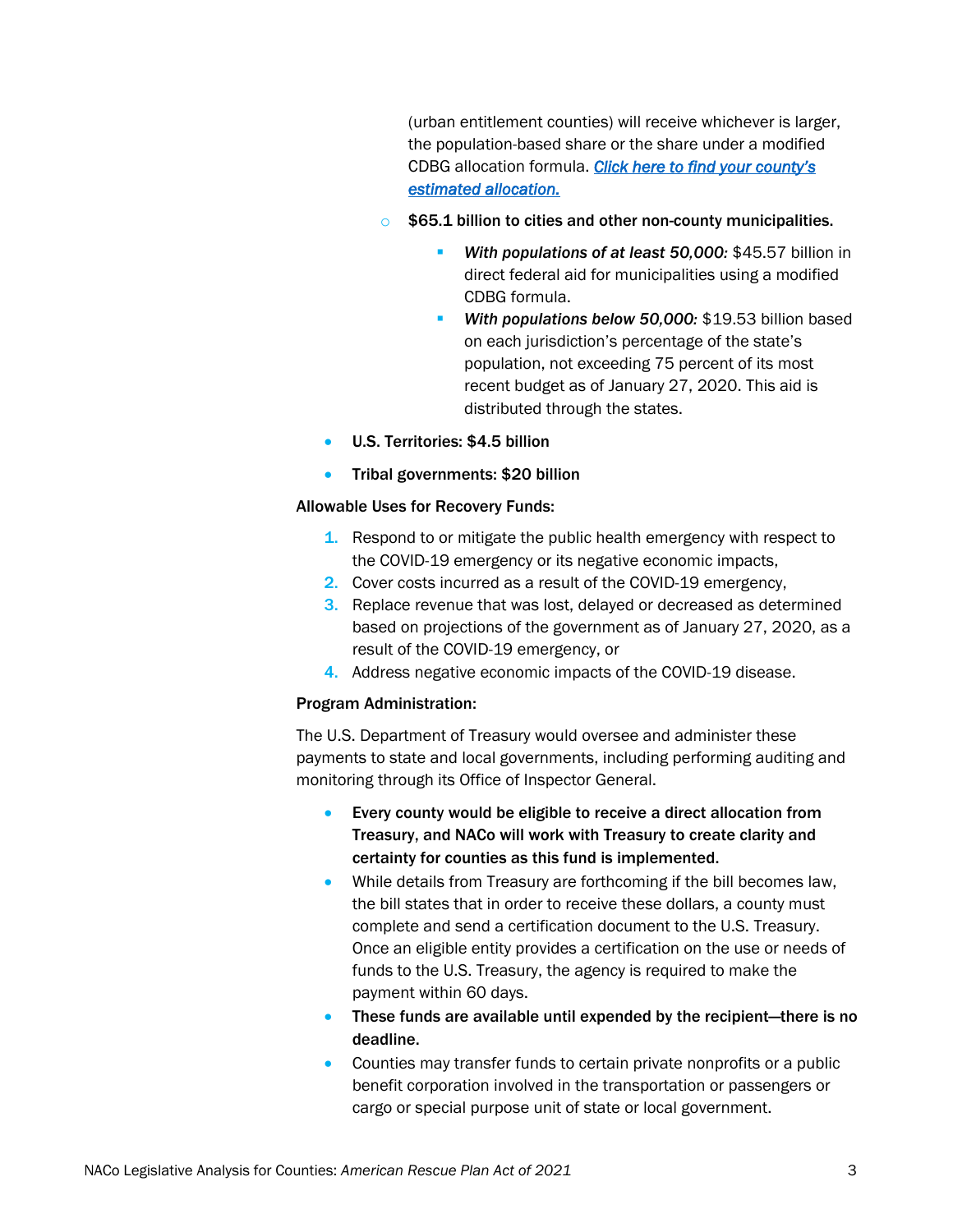## <span id="page-3-0"></span>INVESTMENTS IN VACCINE DISTRIBUTION AND HEALTH

### <span id="page-3-1"></span>VACCINE **DISTRIBUTION**

Vaccine Distribution Funding: Would provide \$7.5 billion for the Centers for Disease Control and Prevention (CDC) to support state, local, tribal and public health departments and community health centers in the distribution of vaccines through information technology and data enhancements, facility enhancements and public communications.

*Counties play an integral role in the distribution of COVID-19 vaccines as key administrators of health and human services at the local level, and their support of over 900 hospitals, 824 long-term care facilities, and 1,943 local health departments.* 

Vaccine Confidence Education: Would provide \$1 billion for the CDC to strengthen vaccine confidence by furthering the distribution of information and education and improving vaccination rates.

*County officials and local public health agencies are trusted public voices in their communities, who are responsible for messaging vaccine confidence to vulnerable populations.*

## <span id="page-3-2"></span>SUPPORT FOR MEDICAID

**FMAP Enhancements:** Would provide the following enhancement to state Federal Medical Assistance Percentages (FMAP), the federal contribution to Medicaid, including:

- A 100 percent FMAP for states that opt to provide coverage to the uninsured for COVID-19 vaccines and treatment without cost sharing.
- An enhanced FMAP for states that wish to expand Medicaid programs to cover mobile crisis intervention services for individuals experiences mental health or substance use disorders.
- Increasing the state's base FMAP by five percentage points for two years if they expand Medicaid; currently there are 12 states that have yet to expand Medicaid and would be eligible for this increase.
- A temporary FMAP increase of 7.35 percentage points for states to improve Medicaid home and community-based services (HCBS) for one year.

*Counties in 26 states contribute up to 60% of the non-federal share of Medicaid, which for some counties can total approximately \$7 billion per year.*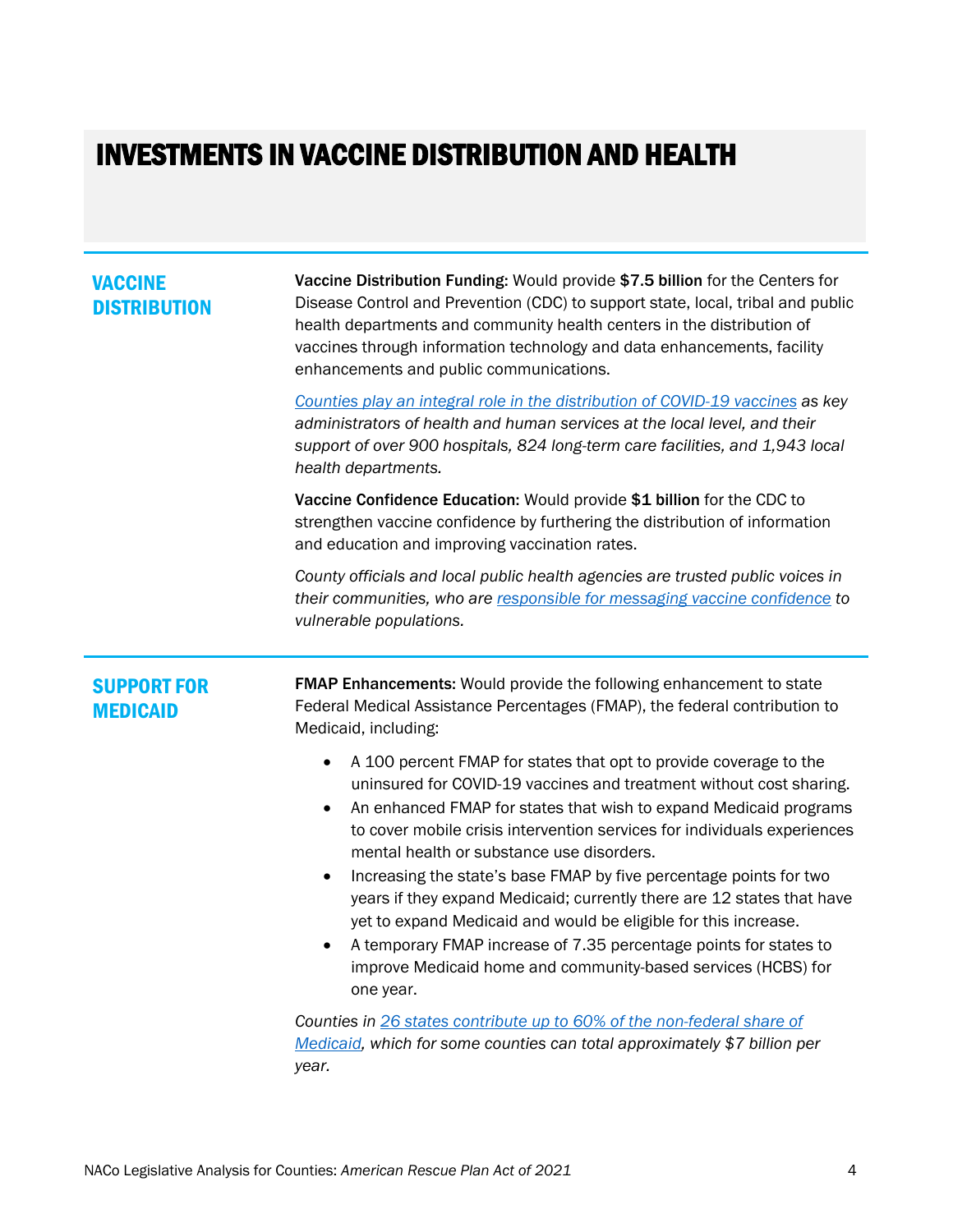## <span id="page-4-0"></span>FUNDING FOR TESTING, PUBLIC HEALTH SUPPORT & **RESOURCES**

Testing and Contact Tracing: Would provide \$46 billion to the Department of Health and Human Services (HHS) to support state and local health departments distribute and administer tests, PPE and other supplies, expand contact tracing capabilities, and sustaining the nation's public health workforce.

*Counties support over 1900 of America's 2,800 local health departments, which provide essential public health prevention services like contact tracing and COVID-19 testing.* 

Public Health Workforce Expansion: Would provide \$7.6 billion for HHS to establish, expand, and sustain a public health workforce and make awards to state, local, and territorial public health departments.

*Federal investments are responsible for nearly 25 percent of local health departments' revenue. Over the past decade, the number of local health department jobs has decreased by 25,000, a statistic that is further exacerbated by the COVID-19 pandemic—effectively shrinking the public health workforce when it is needed most.* 

## <span id="page-4-1"></span>FUNDING FOR BEHAVIORAL AND MENTAL HEALTH

Substance Abuse Prevention and Treatment (SAPT) and Community Mental Health Block Grants: Would provide \$3.5 billion for the Substance Abuse and Mental Health Services Agency's (SAMHSA) Substance Abuse Prevention and Treatment (SAPT) and Community Mental Health block grant programs.

*County-based behavioral health systems exist in 23 states that represent 75% of the population, and counties deliver community-based mental health and substance use disorder services through 750 behavioral health authorities.* 

Overdose Prevention: Would provide \$30 million for SAMHSA to create grants to state, local, tribal and territorial governments to support community-based overdose prevention programs and other harm reduction services in light of increased pandemic related drug-misuse.

*County leaders across the public health, justice and public safety and behavioral health sectors are on the front lines of the opioid epidemic and continue to formulate effective responses for this ongoing pandemic.* 

## <span id="page-4-2"></span>SUPPORT FOR LONG TERM CARE **FACILITIES**

Nursing Home Strike Teams: Would provide \$250 million for HHS to allocate money to states and territories to establish strike teams that would respond to COVID-19 outbreaks in skilled nursing facilities.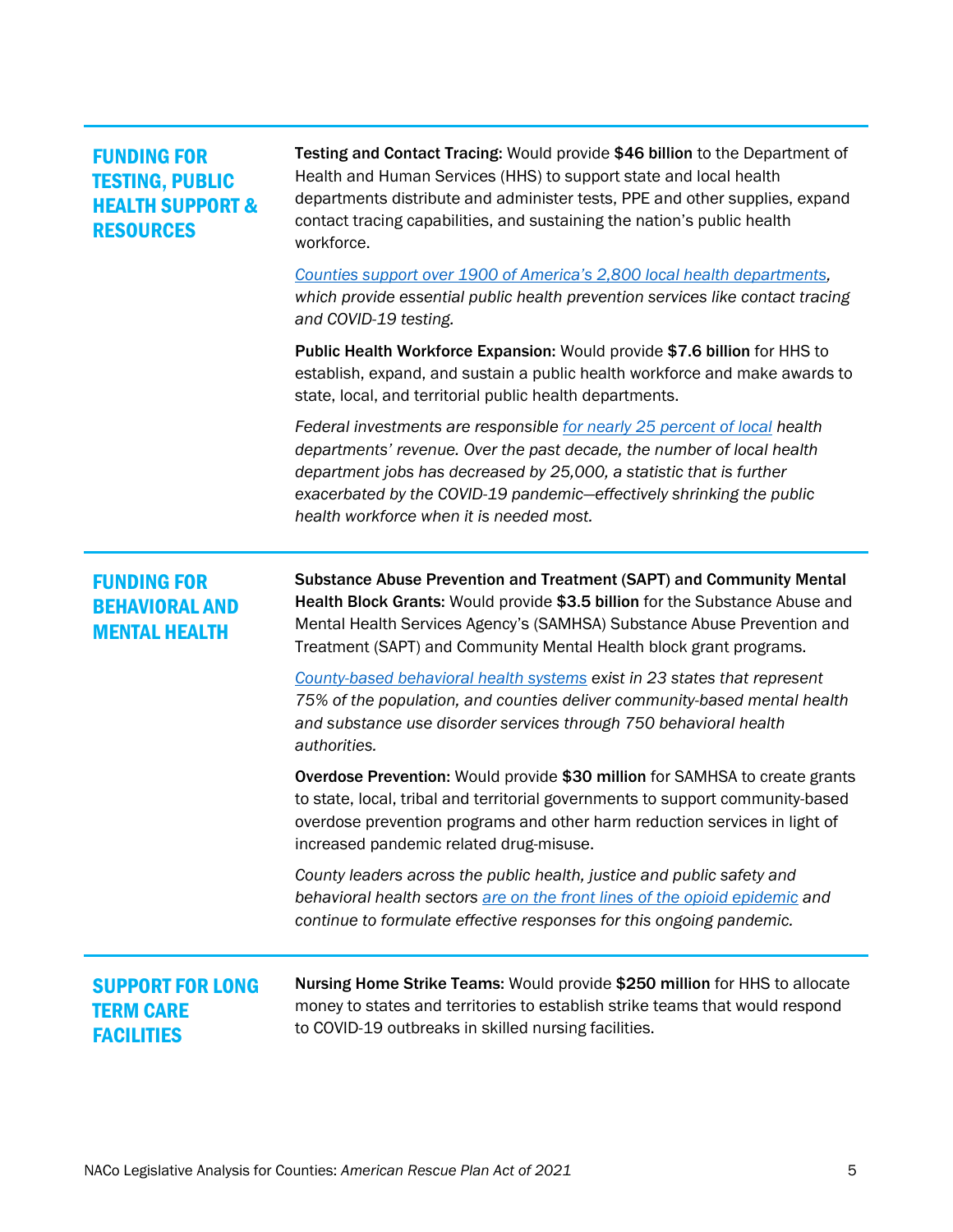*Counties own, operate, and support 758 skilled nursing facilities and nursing homes, facilities that have been disproportionately impacted by the COVID-19 pandemic.* 

## <span id="page-5-0"></span>EMERGENCY RELIEF FOR INDIVIDUALS AND FAMILIES

### <span id="page-5-1"></span>DIRECT FINANCIAL **ASSISTANCE**

Temporary Assistance for Needy Families (TANF) Pandemic Emergency Fund: Would provide \$1 billion for states to provide short-term targeted aid (cash assistance or otherwise) to families in crisis. States would receive funds based on their population's share of children and portion of prior TANF expenditures dedicated to cash assistance.

*Nine states representing half of the national caseload delegate the administration of TANF (which funds a wide range of anti-poverty programs and family services) to counties.*

### Earned Income Tax Credit (EITC) and Child Tax Credit (CTC) Expansion:

- In 2021, would expand the CTC to \$3,000 per child aged 6-17 (\$3,600 for children under age 6) and make the credit fully refundable in 2021. The U.S. Treasury Department would be instructed to issue the credit in the form of periodic payments or as frequently as is feasible beginning in July. This proposal would cost an estimated \$105 billion in FY 2021 and FY 2022.
- Would increase the EITC for childless workers by up to \$1,000 and expand the minimum and maximum age for claiming the credit in 2021. This proposal would cost an estimated \$16 billion in FY 2021 and FY 2022.

*The proposed CTC expansion is expected to cut child poverty by half in 2021, a key county priority.*

Individual Assistance Payments: Would authorize another round of Economic Impact Payments worth \$1,400 per individual (including child and non-child dependents) with a slightly accelerated phase-out for higher-income earners. This proposal would cost an estimated \$422 billion total in FY 2021 and FY 2022.

*All income-eligible county residents will qualify for assistance payments, including vulnerable residents relying on county governments for front-line social safety services.*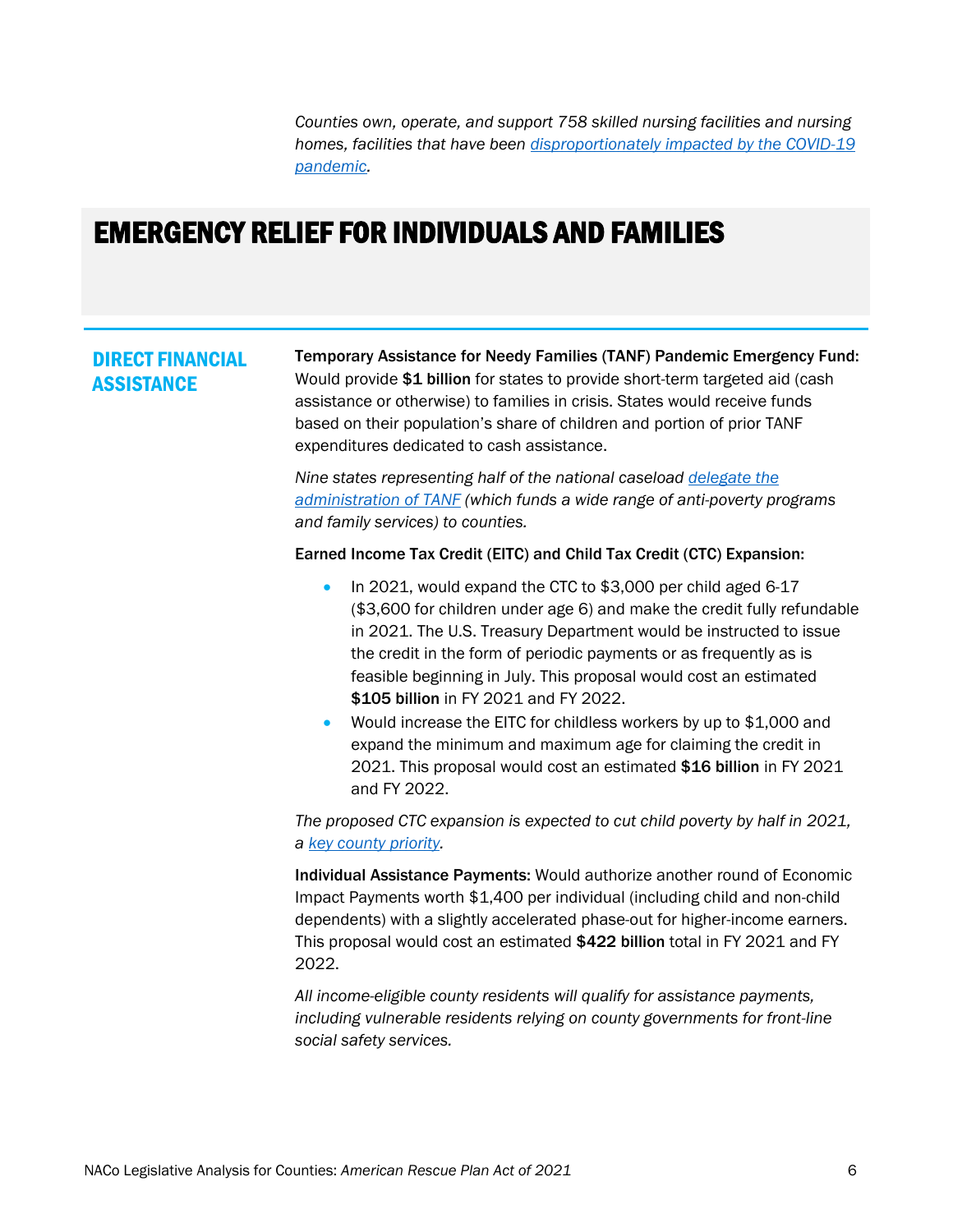<span id="page-6-0"></span>

| <b>HOUSING AND UTILITY</b><br><b>ASSISANCE</b> | Emergency Rental Assistance Program: Would provide \$26 billion for<br>emergency rental assistance, including \$21.2 billion for the U.S. Treasury<br>Department to allocate to states, territories, counties and cities.                                                                                                                                               |
|------------------------------------------------|-------------------------------------------------------------------------------------------------------------------------------------------------------------------------------------------------------------------------------------------------------------------------------------------------------------------------------------------------------------------------|
|                                                | County governments with populations greater than 200,000 would receive<br>additional direct funding to keep families in stable housing and prevent an<br>eviction crisis during the health emergency.                                                                                                                                                                   |
|                                                | Homeless Assistance: Would provide \$4.75 billion to HUD for homelessness<br>funding to be distributed through the HOME Investment Partnerships program<br>formula.                                                                                                                                                                                                     |
|                                                | The majority of HOME funds (60 percent) are distributed to 647 local<br>jurisdictions, including urban counties with populations over 200,000 not<br>including their largest metropolitan city, to provide affordable housing to<br>low-income families.                                                                                                                |
|                                                | Housing Choice Vouchers: Would provide \$5 billion to the U.S. Department of<br>Housing and Urban Development (HUD) for emergency Housing Choice<br>Vouchers.                                                                                                                                                                                                           |
|                                                | Counties support increasing the supply of housing choice vouchers to assist<br>with providing affordable housing for families.                                                                                                                                                                                                                                          |
|                                                | Homeowner Assistance Fund: Would provide \$10 billion for the Homeowner<br>Assistance Fund and allocates funds to states, territories, and tribes to<br>provide homeowners struggling to make mortgage payments due to the<br>pandemic with direct assistance for mortgage payments, property taxes,<br>property insurance, utilities, and other housing related costs. |
|                                                | Counties support assistance to families to maintain stable housing conditions<br>during the public health crisis and beyond.                                                                                                                                                                                                                                            |
|                                                | Low Income Home Energy Assistance Program (LIHEAP): Would provide \$4.5<br>billion in emergency LIHEAP funds to remain available until September 30,<br>2022.                                                                                                                                                                                                           |
|                                                | Counties fully or partially administer the LIHEAP program in 13 states.                                                                                                                                                                                                                                                                                                 |

<span id="page-6-1"></span>

| <b>FOOD AND NUTRITION</b> | <b>Supplemental Nutrition Assistance Program (SNAP):</b>                                                                                                                                                                                                                                                                                                                                                                                                                                                                |
|---------------------------|-------------------------------------------------------------------------------------------------------------------------------------------------------------------------------------------------------------------------------------------------------------------------------------------------------------------------------------------------------------------------------------------------------------------------------------------------------------------------------------------------------------------------|
| <b>ASSISTANCE</b>         | Would extend the recently enacted 15% SNAP benefit increase<br>$\bullet$<br>through September 30, 2021 (currently set to expire June 30).<br>Would provide an extra \$1.1 billion in funds for state SNAP<br>$\bullet$<br>administration to be allocated over the next three fiscal years, an<br>amount commensurate with a 100 percent federal administrative<br>match.<br>Would extend the Pandemic-EBT program (which provides SNAP<br>$\bullet$<br>benefits to low-income children who have lost access to meals at |
|                           |                                                                                                                                                                                                                                                                                                                                                                                                                                                                                                                         |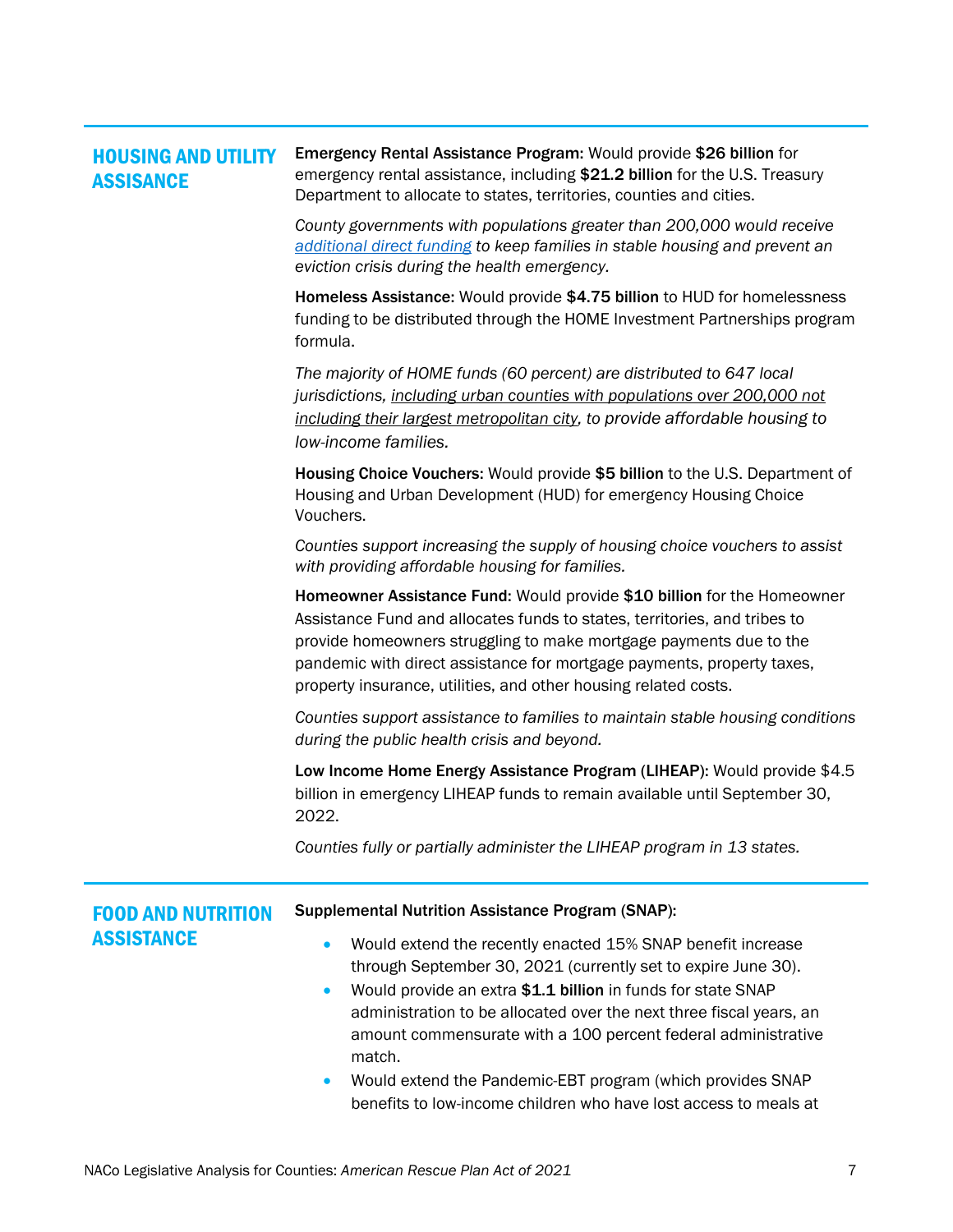school and child care due to the pandemic) through the summer months. This proposal would cost roughly \$5 billion.

*Ten states representing 32 percent of total participants delegate the administration of SNAP (which funds monthly grocery benefits for low-income families) to counties. In these states counties often contribute local dollars to the program's 50 percent non-federal administrative match.* 

Special Supplemental Nutrition Program for Women, Infants and Children (WIC): Would provide \$800 million to fund a temporary 4-month increase in the value of WIC food vouchers and to promote increased program participation.

*WIC (which provides food assistance, nutrition education and service referrals to nutritionally-at-risk, low-income pregnant/post-partum women, infants and children) operates through 1,900 local agencies in 10,000 clinic sites, many of which are county health departments.*

## <span id="page-7-0"></span>SUPPORTS FOR WORKERS AND **EMPLOYERS**

Federal Unemployment Benefits: Would extend federal unemployment benefits through August 29, 2021 and increase the weekly benefit from \$300 to \$400 beginning March 14, 2021. It would also extend the Pandemic Unemployment Assistance program through August 29, 2021 and allow emergency unemployment relief for governmental entities and nonprofit organizations.

Minimum Wage: Would raise the federal minimum wage from \$7.25 per hour to \$15 per hour by 2025. *Note: this provision will not comply with Senate budget reconciliation rules and lawmakers will most likely alter or remove it from a final package.*

Emergency Paid Leave and Paid Leave Tax Credit: Would extend the Families First Coronavirus Response Act (FFCRA) emergency paid leave program through September 30, 2021 and provide up to 12 weeks of paid sick and family medical leave related to the COVID-19 pandemic.

Notably, public sector employers, including counties, would be made newly eligible to receive the FFCRA tax credit for wages or compensation paid to an employee who is unable to work due to the pandemic. Currently, counties are not eligible to receive this credit, impacting our already strained budgets.

Additionally, as previously authorized under the FFCRA, a local government employer that provides paid leave wages under the Emergency Paid Sick Leave Act or Expanded Family Medical Leave Act would not be required to pay the employer's share of social security tax on the paid leave wages.

*Counties employ almost 3.5 million individuals, and without this tax credit, the high costs of funding the enhanced paid leave benefits could harm counties' ability to provide critical services that are necessary for a successful pandemic response.*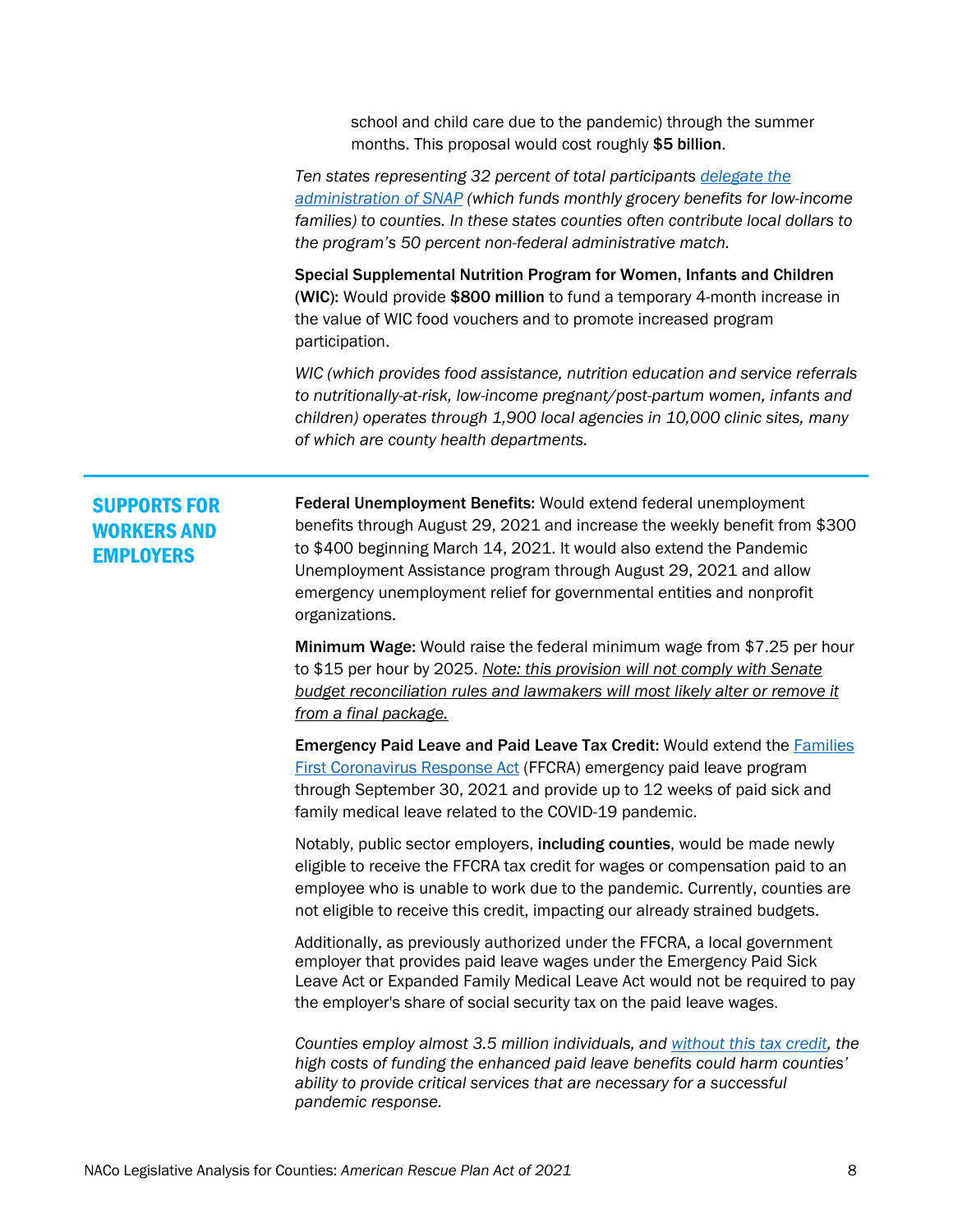### <span id="page-8-0"></span>AGING SERVICES Older Americans Act (OAA) Programs: \$1.4 billion in emergency OAA funding, including \$740 million for senior nutrition programs, \$470 million for homeand-community-based support services and \$145 million in assistance for grandparents caring for grandchildren.

*OAA funding goes directly to Area Agencies on Aging, more than half of which are fully or partially operated by county governments.* 

## <span id="page-8-1"></span>ECONOMIC ASSISTANCE FOR BUSINESSES AND COMMUNITIES

### <span id="page-8-2"></span>EDUCATION AND CHILD CARE **STABILIZATION**

Elementary and Secondary Education Relief Fund: \$130 billion in emergency funds to support K-12 schools in safely reopening, 20 percent of which must be used to address learning loss.

*Along with sharing a tax base with local school boards and providing complementary services to local students, counties play a role in funding K-12 schools in five states: Alaska, Md., N.C., Va. and Tenn.*

Distance Learning: \$7.6 billion for an Emergency Connectivity Fund for the Federal Communications Commission (FCC) E-Rate program, (which helps schools and libraries obtain affordable broadband) to support virtual learning.

*During the pandemic, counties and other local governments have contributed local dollars and federal relief funds to help students without at-home internet attend virtual school.*

Head Start: Would provide \$1 billion in emergency funding to be distributed across existing Head Start agencies according to their share of total enrolled children.

*Head Start (which funds early childhood education for low-income children) delivers services through 1,600 local agencies, many of which are sponsored by county governments.*

Child Care and Development Fund (CCDF): \$39 billion in emergency funds for the discretionary portion, the Child Care Development Block Grant program (CCDBG), \$15 billion of which would be distributed according to the regular formula and available through FY 2024. The remainder would go to states to make subgrants directly to child care providers. The mandatory Child Care Entitlement to States (CCES) would also receive a permanent annual increase of \$600 million, with the state match waived in FY 2021 and FY 2022.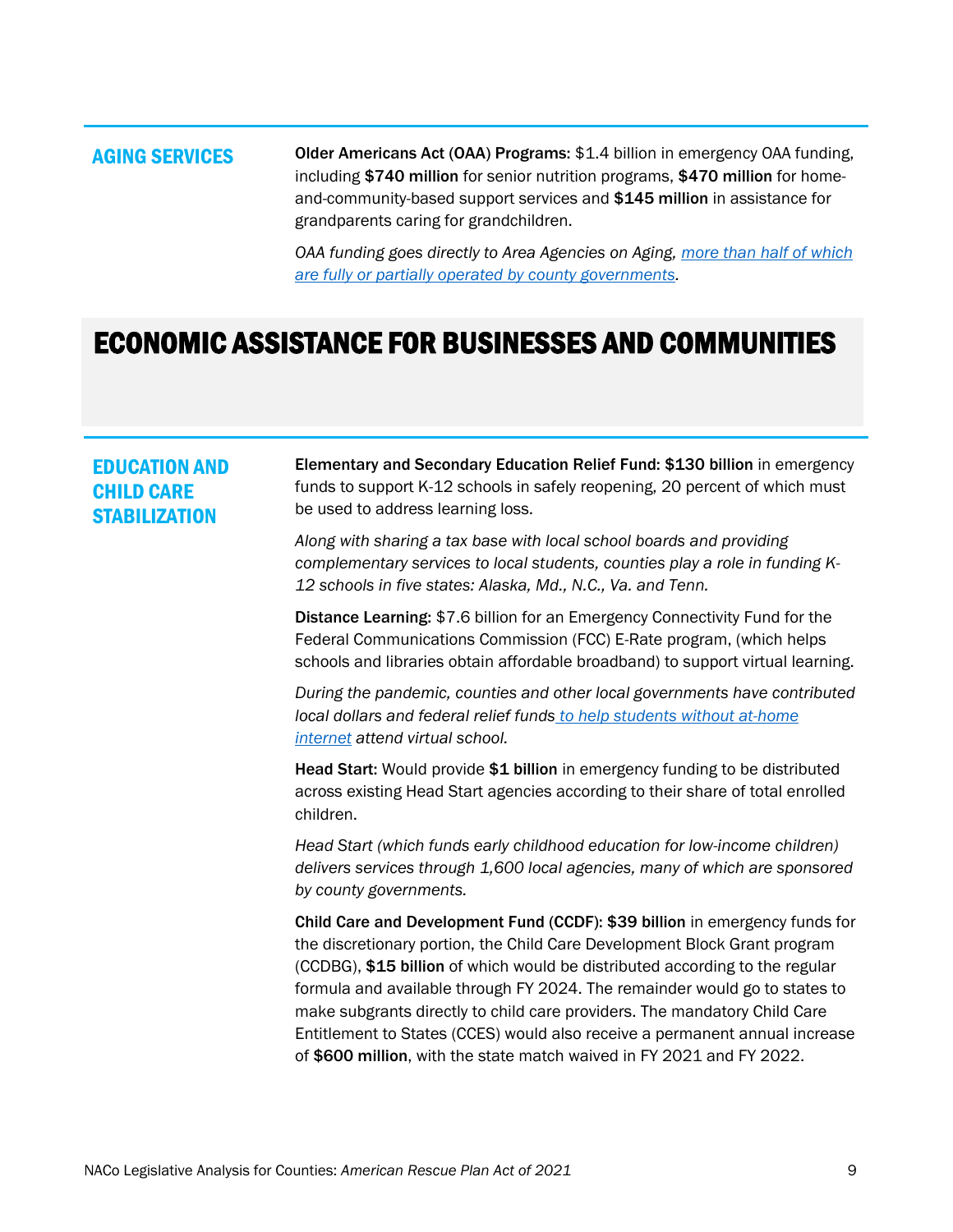*Eight states delegate the administration of CCDF (which supports child care subsidies for low-income families) to counties.*

Child and Dependent Care Tax Credit (CDCTC): Would expand the CDCTC in 2021, making it refundable (therefore available to lower-income employees) and increasing the maximum rate by 50 percent. This proposal would cost an estimated \$7 billion total in FY 2021 and FY 2022.

*County employees may be able to claim this credit, making it easier for them to afford the necessary child/dependent care to continue working.*

<span id="page-9-0"></span>SUPPORTS FOR SMALL BUSINESSES AND ECONOMIC DEVELOPMENT

Paycheck Protection Program (PPP) and Economic Injury Disaster Loan (EIDL): Would provide an additional \$7.25 billion for the PPP and \$15 billion for the EIDL Advance program.

*The PPP and EIDL program help stabilize county economies by keeping small businesses afloat. Many counties also provided small business loans with CRF dollars authorized under the CARES Act.*

Economic Development Administration: Would provide \$3 billion for the Economic Development Administration (EDA) for economic adjustment assistance. Of this amount, 15 percent of funding is reserved for assistance to communities that have suffered economic injury as a result of job losses in the travel, tourism or outdoor recreation sectors.

*EDA is a critical resource, particularly for rural counties, in providing essential grants for job creation, economic recovery and economic development planning.*

## <span id="page-9-1"></span>SUPPORT FOR TRANSPORTATION & EMERGENCY RESPONSE

### <span id="page-9-2"></span>FUNDING FOR **TRANSPORTATION**

Public Transit: Would provide \$30.46 billion available through FY 2024 at a 100 percent federal share for all eligible recipients of transit formula grants for operating expenses incurred beginning on January 20, 2020, including payroll reimbursement, operating costs due to lost revenue and the payment of leave for personnel laid off due to service reductions.

*Counties directly support 78 percent of the nation's public transit systems.*

Airports: Would provide \$8 billion available through FY 2024 through Airport Improvement Program (AIP) formulas at a 100 percent federal share, including:

• Funding for operations, personnel and sanitation to combat the spread of COVID-19: \$6.5 billion for primary and certain cargo airports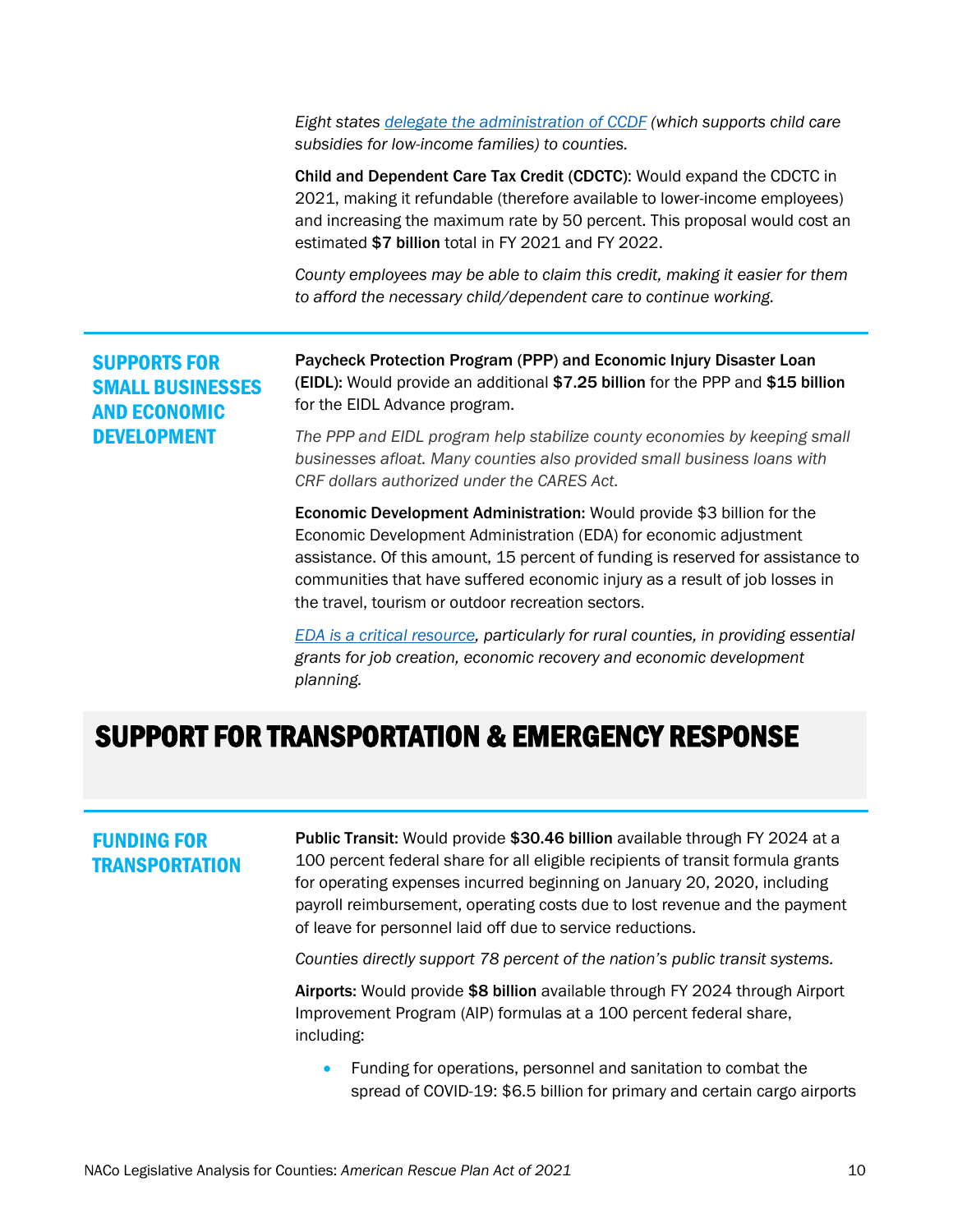<span id="page-10-1"></span><span id="page-10-0"></span>

|                                                                                           | (\$6.5 billion) and \$100 million for general aviation and commercial<br>service airports                                                                                                                                     |
|-------------------------------------------------------------------------------------------|-------------------------------------------------------------------------------------------------------------------------------------------------------------------------------------------------------------------------------|
|                                                                                           | \$800 million for primary airport sponsors to meet rent and other<br>$\bullet$<br>obligations to airport concessionaires                                                                                                      |
|                                                                                           | \$608 million to cover the full federal share of these projects, including<br>$\bullet$<br>retroactively for FY 2020.                                                                                                         |
|                                                                                           | Counties own or support the operation of 34 percent of America's public<br>airports.                                                                                                                                          |
|                                                                                           | Amtrak: Would provide \$1.5 billion available through FY 2024 to prevent,<br>prepare for, and respond to coronavirus, including \$820.39 million for the<br>Northeast Corridor and \$679.61 million for the National Network. |
|                                                                                           | Counties support continued federal subsidies to Amtrak at a level consistent<br>with maintaining a reasonable level of service and to provide necessary<br>capital improvements with appropriate accountability controls.     |
| <b>FEDERAL EMERGENCY</b><br><b>MANAGEMENT</b><br><b>AGENCY (FEMA)</b><br><b>RESOURCES</b> | Disaster Relief Fund: Would provide \$50 billion for FEMA's Disaster Relief<br>Fund to meet the immediate needs of state, local, tribal and territorial<br>governments.                                                       |
|                                                                                           | FEMA's Disaster Relief Fund provides funding for key FEMA programs<br>important to counties, including the <b>Public Assistance (PA) Program</b> .                                                                            |
|                                                                                           | Funeral Assistance: Would extend the 100 percent federal cost share<br>increase for funeral assistance provided by FEMA, which had previously only<br>been for costs incurred before December 30, 2020.                       |
|                                                                                           | These funds would reimburse county residents for funeral costs associated                                                                                                                                                     |